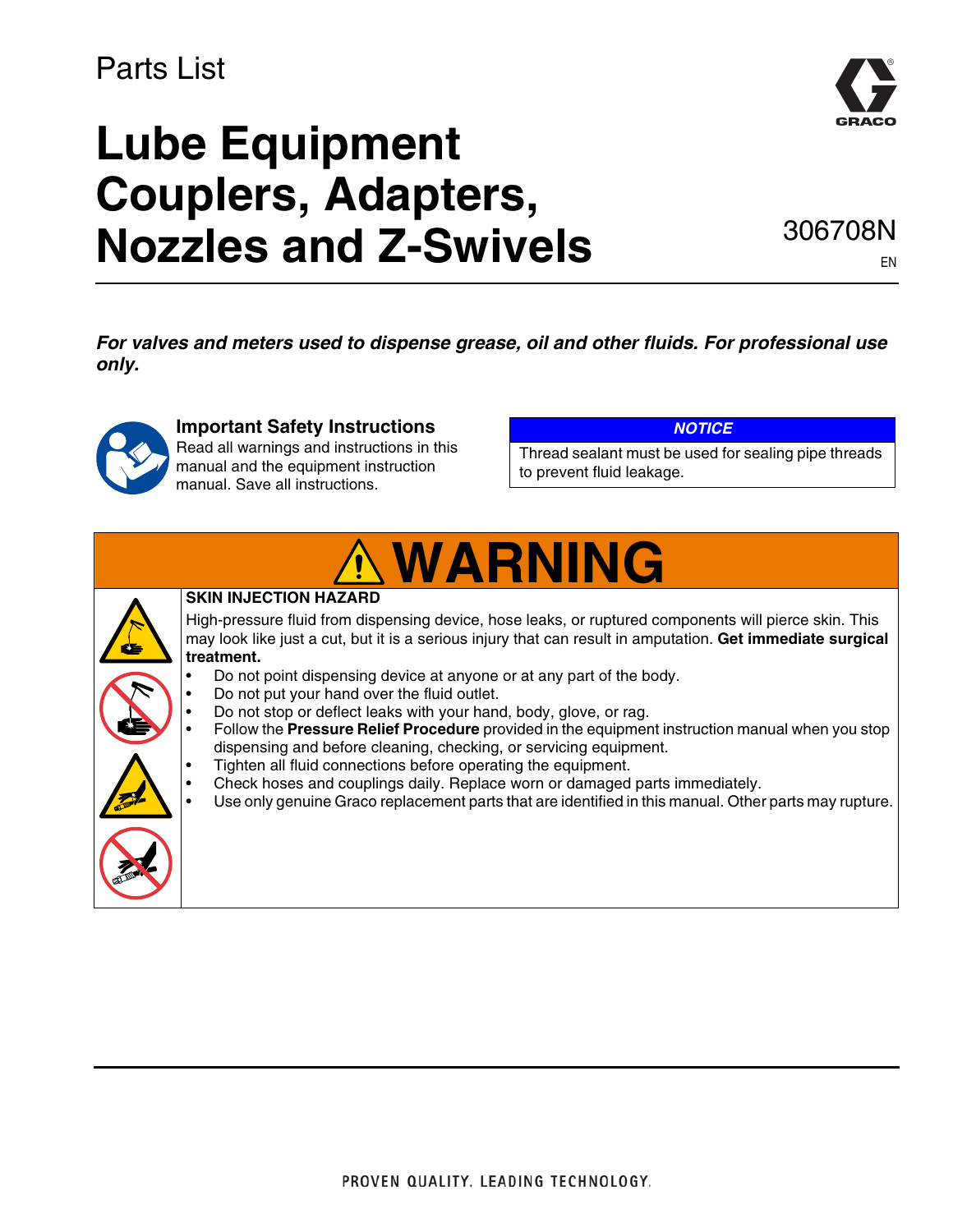## **Couplers**

#### **Taper Nose Hydraulic Coupler 200325**

*8000 psi (560 bar) Maximum Working Pressure*



#### **Standard Button-Head Hydraulic Coupler 200020**

*2500 psi (175 bar) Maximum Working Pressure*



#### **Giant Button-Head Hydraulic Coupler 200021**

*2000 psi (140 bar) Maximum Working Pressure*

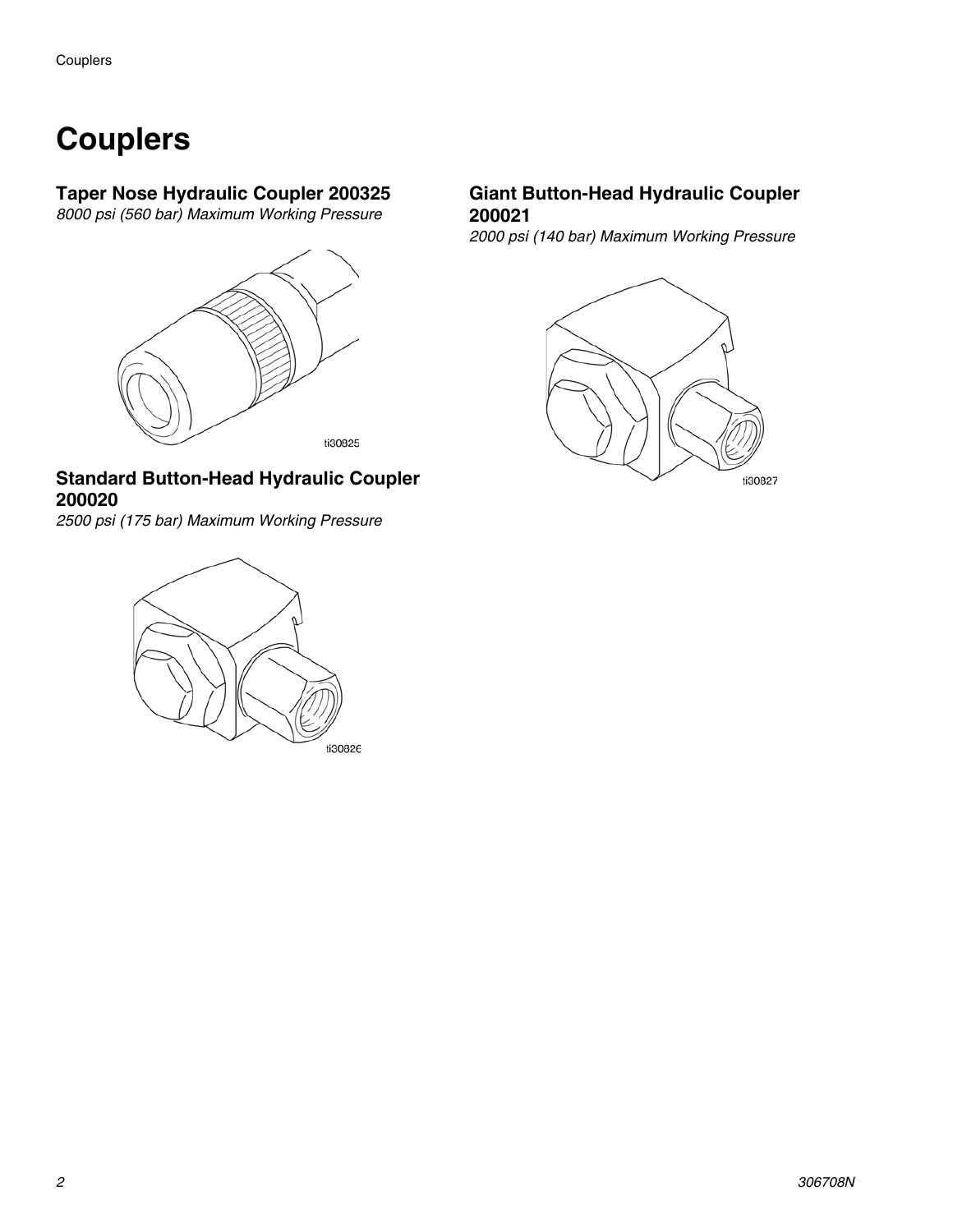### **Adapters**

#### **Hydraulic Adapter Accessory Kit 205592**

See separate listing for each kit component for replacement parts and maximum working pressures.

#### **Part No. Description**

| 201881 | ADAPTER, hydraulic-to-push, see page 3    |
|--------|-------------------------------------------|
| 205532 | ADAPTER, hydraulic-to-steel needle, see   |
|        | page 3                                    |
| 205582 | ADAPTER, hydraulic-to-nylon needle, see   |
|        | page 3                                    |
| 205568 | ADAPTER, nylon needle; see page 4         |
| 205554 | ADAPTER, plug, see page 4                 |
| 203504 | HOSE, nozzle; with lock-sleeve connector, |
|        | see page 6                                |
|        |                                           |

### **Low Pressure Adapters**

#### <span id="page-2-0"></span>**Hydraulic-to-Push Adapter 201881**

For U-joints and low pressure service

*250 psi (18 bar) Maximum Working Pressure*



#### <span id="page-2-1"></span>**Hydraulic-to-Steel Needle Adapter 205532**

For flush fittings

*250 psi (18 bar) Maximum Working Pressure*

#### **Ref**

- **No. Part No. Description Qty**
- 1 164799 NEEDLE, adapter 1<br>2 203497 CONNECTOR, locking sleeve. 1 203497 CONNECTOR, locking sleeve, 18-27 npt(f) 1



#### <span id="page-2-2"></span>**Hydraulic-to-Nylon Needle Adapter 205582**

For removable plugs

*250 psi (18 bar) Maximum Working Pressure*

| No.           |        | <b>Part No. Description</b>         | Qty |
|---------------|--------|-------------------------------------|-----|
| 1.            |        | 164771* NOZZLE, fluid               |     |
| 2             |        | 164757 TUBE, adapter; 2 in. (51 mm) | 1.  |
|               |        | long, 18-27 npt                     |     |
| $\mathcal{B}$ | 203497 | CONNECTOR, locking sleeve,          |     |
|               |        | 18-27 $npt(f)$                      |     |

*\*Recommended spare part to keep on hand*

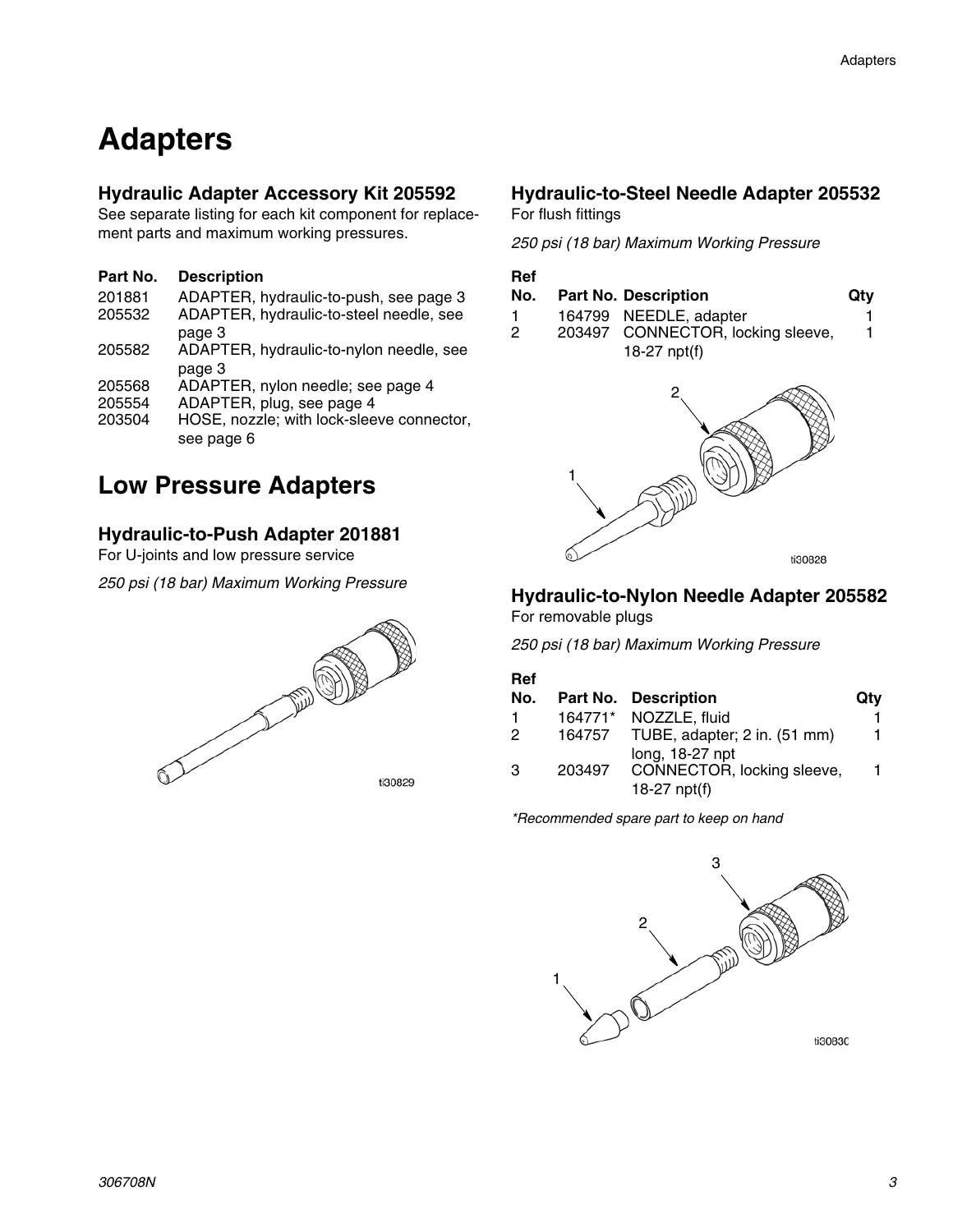#### <span id="page-3-0"></span>**Nylon Needle Adapter 205568**

For removable plugs

*250 psi (18 bar) Maximum Working Pressure*

#### **Ref**

| No. | <b>Part No. Description</b>         | Qtv |
|-----|-------------------------------------|-----|
| 1.  | 164771* NOZZLE, fluid               |     |
| 2   | 164772 TUBE, adapter; 1/8 npt; 5 in |     |
|     | $(127 \text{ mm})$ long             |     |

*\*Recommended spare part to keep on hand*



#### **90-degree Adapter 223187**

*250 psi (18 bar) Maximum Working Pressure*

| Ref |        |                            |     |
|-----|--------|----------------------------|-----|
| No. |        | Part No. Description       | Qty |
| 1   | 203497 | CONNECTOR, locking sleeve, |     |
|     |        | $1/8 - 27$ npt(f)          |     |
| 2   | 185914 | ADAPTER,                   |     |
| 3   | 151249 | NIPPLE, 1/8-27 npt         |     |
| 4   | 156563 | TIP, nozzle                |     |



### **Medium Pressure Adapters**

#### <span id="page-3-1"></span>**90-degree Plug Adapter 205554**

For removable plugs

*700 psi (49 bar) Maximum Working Pressure*

| Ref |        |                             |     |
|-----|--------|-----------------------------|-----|
| No. |        | <b>Part No. Description</b> | Qty |
|     | 205559 | NUT. lock: 1/4-28           |     |
| 2   | 164762 | ADAPTER, 90-degree          | 1.  |
| -3  | 100846 | FITTING, hydraulic, 1/4-28  |     |
|     |        | thread                      |     |



### **High Pressure Adapters**

#### **Locking Sleeve Connector 203497**

For quick connection to taper nose coupler

*6000 psi (420 bar) Maximum Working Pressure*

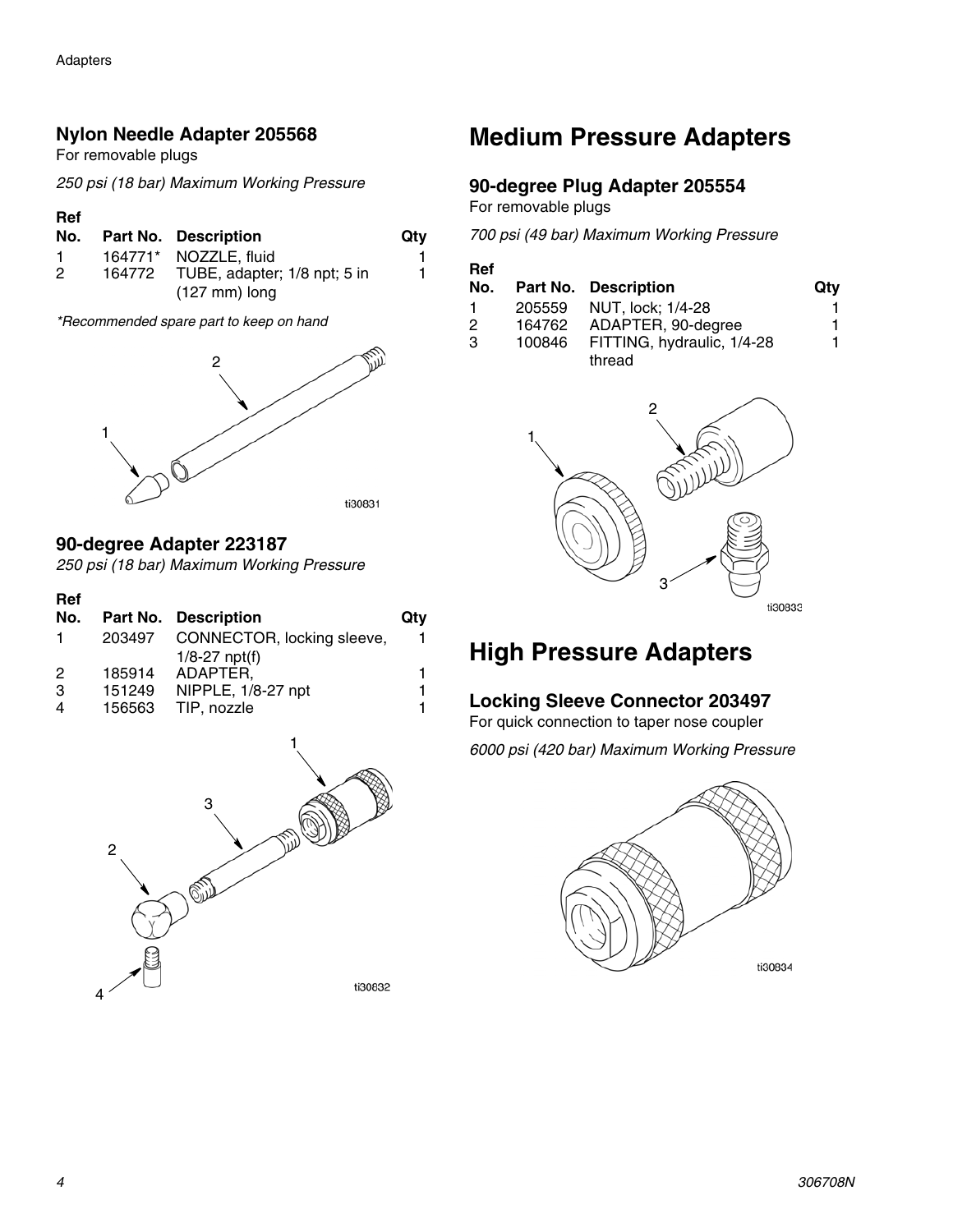#### **360-degree Grease Swivel and Coupler Kit 203597**

*6000 psi (420 bar) Maximum Working Pressure*

| No. | Part No. Description               | Qtv |
|-----|------------------------------------|-----|
|     | 200325 COUPLER, hydraulic          |     |
| 2   | 203198 SWIVEL, 360-degree, 1/8 npt |     |
|     |                                    |     |
|     |                                    |     |
|     |                                    |     |



ti30835

### **360-degree Grease Swivel 203198, 1/8 npt**

*8000 psi (552 bar) Maximum Working Pressure*



#### **360-degree Grease Swivel**

*8000 psi (552 bar) Maximum Working Pressure*

**204082:** 1/8 npt(m) x 1/8 npt(f) **204083:** 1/4 npt(m) x 1/8 npt(f) **204083:** 1/4 npt(iii) x 1/6 npt(i)<br>**No. Best Ne. Beserved by City 204084:** 1/4 npt(m) x 1/4 npt(f)

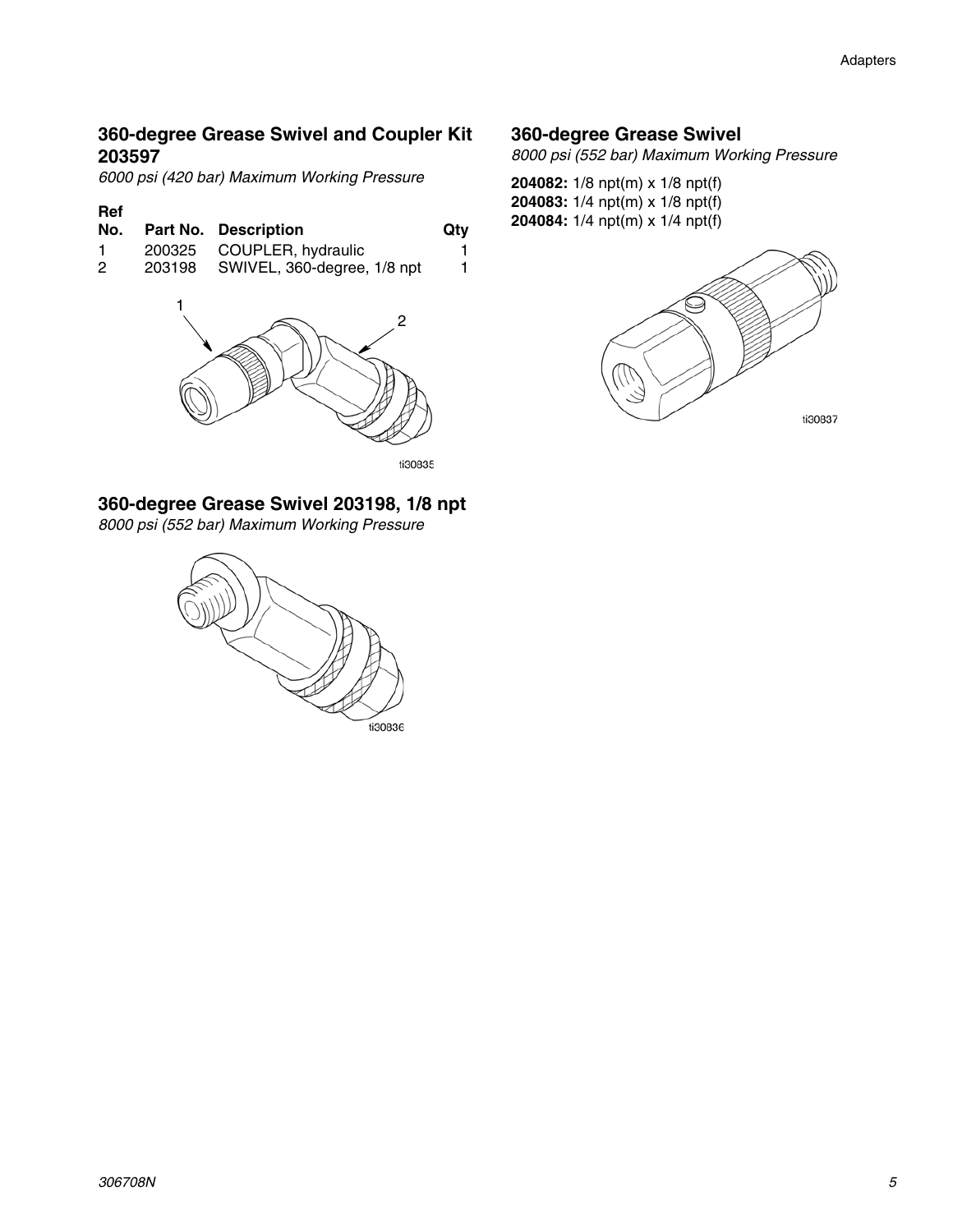## **Grease Nozzles**

#### **Hose Nozzle 204204**

*5000 psi (350 bar) Maximum Working Pressure*



#### **SKIN INJECTION HAZARD**

To reduce the risk of skin injection:

- Only install a hose nozzle on the hand grip end of the flexible hose extension as shown below. The hand grip prevents exceeding the maximum bend radius of the hose. Never install a hose nozzle on the other end of the hose.
- Never use this flexible extension without the hand grip in place.

#### **Ref**

| No.           | <b>Part No. Description</b>           | Qty |
|---------------|---------------------------------------|-----|
|               | 200325 HYDRAULIC, coupler             |     |
| $\mathcal{P}$ | 151277 TUBE, adapter; 2.5 in. (64 mm) | 1   |
|               | long                                  |     |
| 3             | 100451 COUPLING, pipe; 1/8 npt        |     |
|               | 109145 HOSE, coupled; 1/8 npt(m); 1/4 |     |

in. (6.4 mm) ID; 12 in. (305 mm) long



#### <span id="page-5-0"></span>**Hose Nozzle 203504**

With lock sleeve connector

*5000 psi (350 bar) Maximum Working Pressure*

#### **Ref No.** Part No. Description **Qty** 1 154289 HOSE, 3/16 in. ID, 12 in. (305 mm) long 1 2 203497 CONNECTOR, locking sleeve 1 3 200325 COUPLER, hydraulic 1



#### **Standard Grease Nozzle 200389**

*8000 psi (560 bar) Maximum Working Pressure*

| .<br>No. | <b>Part No. Description</b>            | Qtv |
|----------|----------------------------------------|-----|
|          | TUBE, adapter; $1/8$ npt $(m)$ ; 6 in. |     |
|          | $(152 \text{ mm})$ long                |     |
| - 2      | 200325 COUPLER, hydraulic              |     |

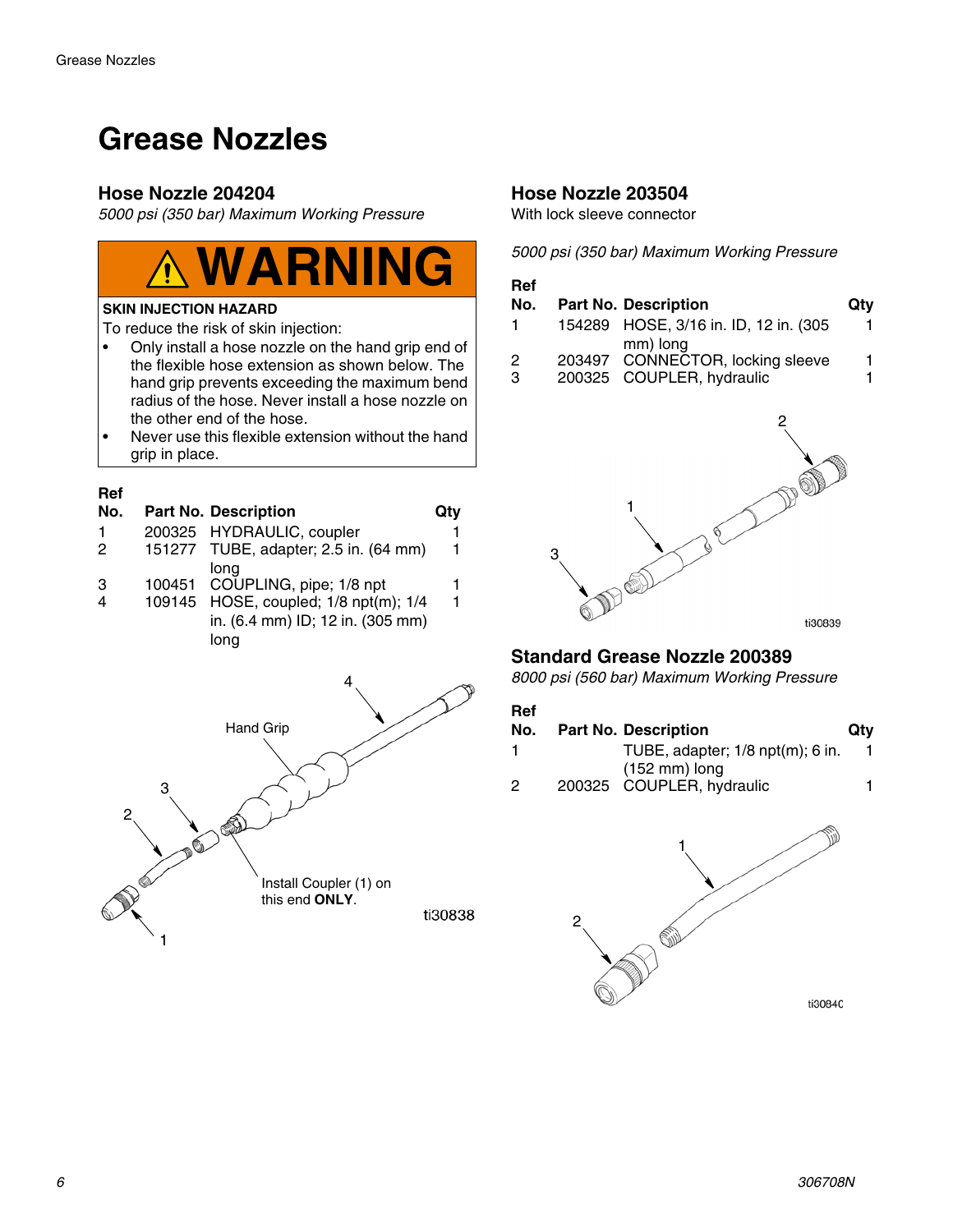#### **Swivel Grease Nozzle**

*6000 psi (420 bar) Maximum Working Pressure*

**204072:** 6 in. (152 mm) long **204897:** 12 in. (305 mm) long

#### **Ref**

### **No.** Part No. Description **Qty**

| in. (152 mm) long (204072 only) |                                                                                                                                           |
|---------------------------------|-------------------------------------------------------------------------------------------------------------------------------------------|
|                                 | 1.                                                                                                                                        |
| in. (305 mm) long (204897 only) |                                                                                                                                           |
|                                 |                                                                                                                                           |
|                                 |                                                                                                                                           |
|                                 | 150622 TUBE, extension; 1/8 npt(m); 6<br>155836 TUBE, extension; 1/8 npt(m); 12<br>200325 COUPLER, hydraulic<br>203198 SWIVEL, 360-degree |



## **Z-Swivels**

*6500 psi (450 bar) Maximum Working Pressure*

**202577:** 1/4-18 npt **224569:** 3/8-18 npt **202579:** 1/8-27 npt(m); 1/4-18 npt(f) **24H614:** 1/4-19 bspt **24H615:** 1/4-19 bspp